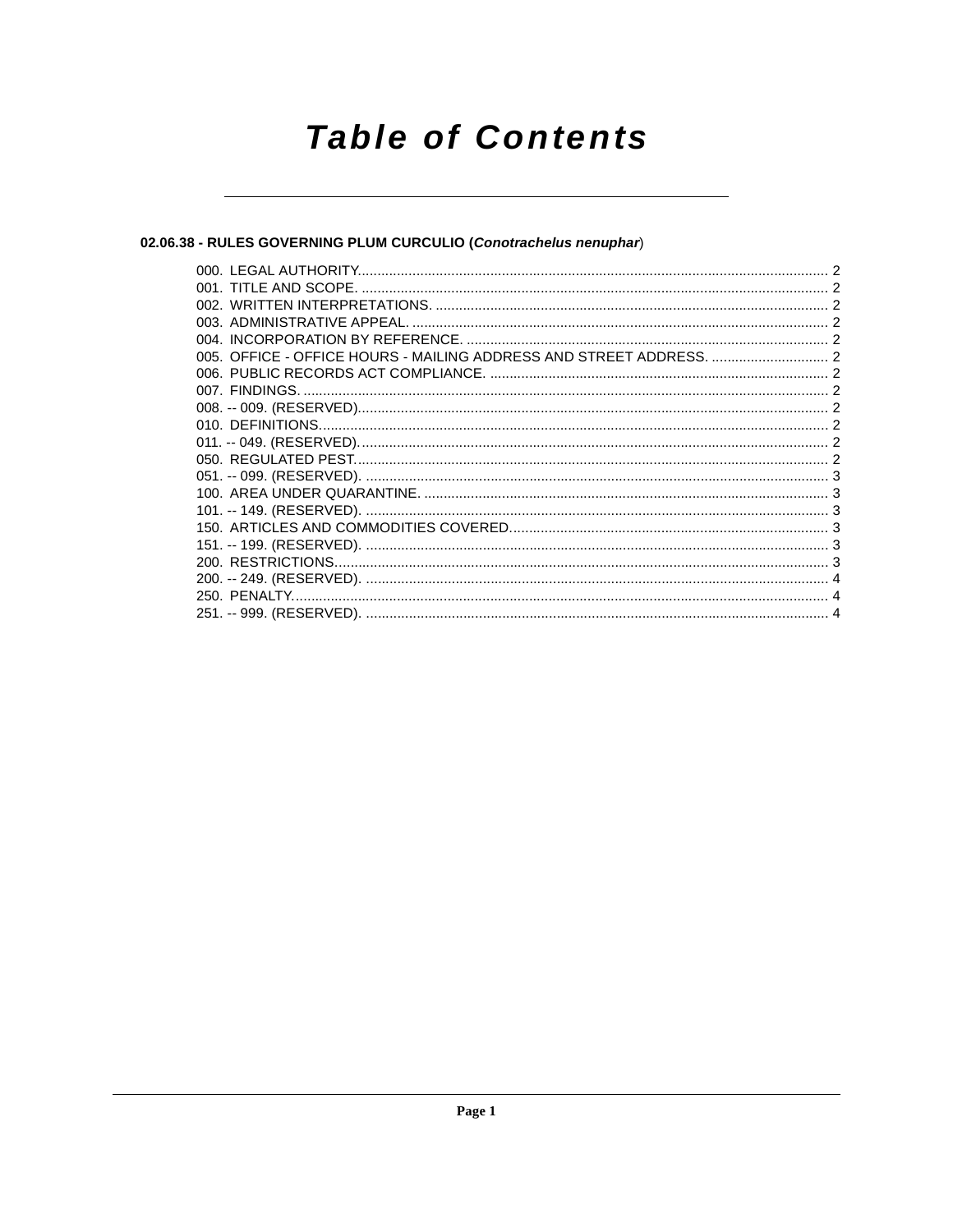#### **IDAPA 02 TITLE 06 CHAPTER 38**

## **02.06.38 - RULES GOVERNING PLUM CURCULIO (Conotrachelus nenuphar)**

## <span id="page-1-1"></span><span id="page-1-0"></span>**000. LEGAL AUTHORITY.**

| This chapter is adopted under the legal authority of Title 22, Chapter 20, Idaho Code. | $(5-3-03)$ |
|----------------------------------------------------------------------------------------|------------|
|----------------------------------------------------------------------------------------|------------|

## <span id="page-1-2"></span>**001. TITLE AND SCOPE.**

**01.** Title. The title of this chapter is IDAPA 02.06.38, "Rules Governing Plum Curculio (Conotrachelus nenuphar)". (5-3-03) nenuphar)". (5-3-03)

**02. Scope**. This chapter has the following scope: this quarantine will restrict the shipment of regulated articles from regulated areas into Idaho. The official citation for this chapter is IDAPA 02.06.38.000 et seq. For example, this section's citation is IDAPA 02.06.38.001.

## <span id="page-1-3"></span>**002. WRITTEN INTERPRETATIONS.**

There are no written interpretations of these rules. (3-23-98)

#### <span id="page-1-4"></span>**003. ADMINISTRATIVE APPEAL.**

| There is no provision for administrative appeal before the Department of Agriculture under this chapter. Hearing and |             |
|----------------------------------------------------------------------------------------------------------------------|-------------|
| appeal rights are pursuant to Title 67, Chapter 52, Idaho Code.                                                      | $(3-23-98)$ |

#### <span id="page-1-5"></span>**004. INCORPORATION BY REFERENCE.**

| There are no documents incorporated by reference in this chapter. | $(5-3-03)$ |
|-------------------------------------------------------------------|------------|
|-------------------------------------------------------------------|------------|

## <span id="page-1-6"></span>**005. OFFICE - OFFICE HOURS - MAILING ADDRESS AND STREET ADDRESS.**

**01. Office Hours**. Office hours are 8 a.m. to 5 p.m. Mountain Time, Monday through Friday, except designated by the State of Idaho. (5-3-03) holidays designated by the State of Idaho.

**02.** Mailing Address. The mailing address for the central office is Idaho State Department of ure, P.O. Box 790, Boise, Idaho 83701. (5-3-03) Agriculture, P.O. Box 790, Boise, Idaho 83701.

**03. Street Address**. The central office is located at 2270 Old Penitentiary Road, Boise, Idaho 83712.  $(5-3-03)$ 

#### <span id="page-1-7"></span>**006. PUBLIC RECORDS ACT COMPLIANCE.**

#### These rules are public records available for inspection and copying at the Department and the State Law Library.  $(5-3-03)$

#### <span id="page-1-14"></span><span id="page-1-8"></span>**007. FINDINGS.**

The adoption of IDAPA 02.06.38, "Rules Governing Plum Curculio (Conotrachelus nenuphar)," will confer benefits to the fruit industry. The Plum curculio is a weevil known to infest many types of fruit including those listed in Subsection 150.01 of this rule. This insect is not currently known to be established in Idaho. (5-3-03)

## <span id="page-1-9"></span>**008. -- 009. (RESERVED).**

#### <span id="page-1-13"></span><span id="page-1-10"></span>**010. DEFINITIONS.**

| The Idaho Department of Agriculture adopts the definitions set forth in Section 22-2005, Idaho Code. | $(5-3-03)$ |
|------------------------------------------------------------------------------------------------------|------------|
|------------------------------------------------------------------------------------------------------|------------|

## <span id="page-1-11"></span>**011. -- 049. (RESERVED).**

#### <span id="page-1-15"></span><span id="page-1-12"></span>**050. REGULATED PEST.**

| Plum curculio (Conotrachelus nenuphar (Coleoptera: Curculionidae)). | $(5-3-03)$ |
|---------------------------------------------------------------------|------------|
|---------------------------------------------------------------------|------------|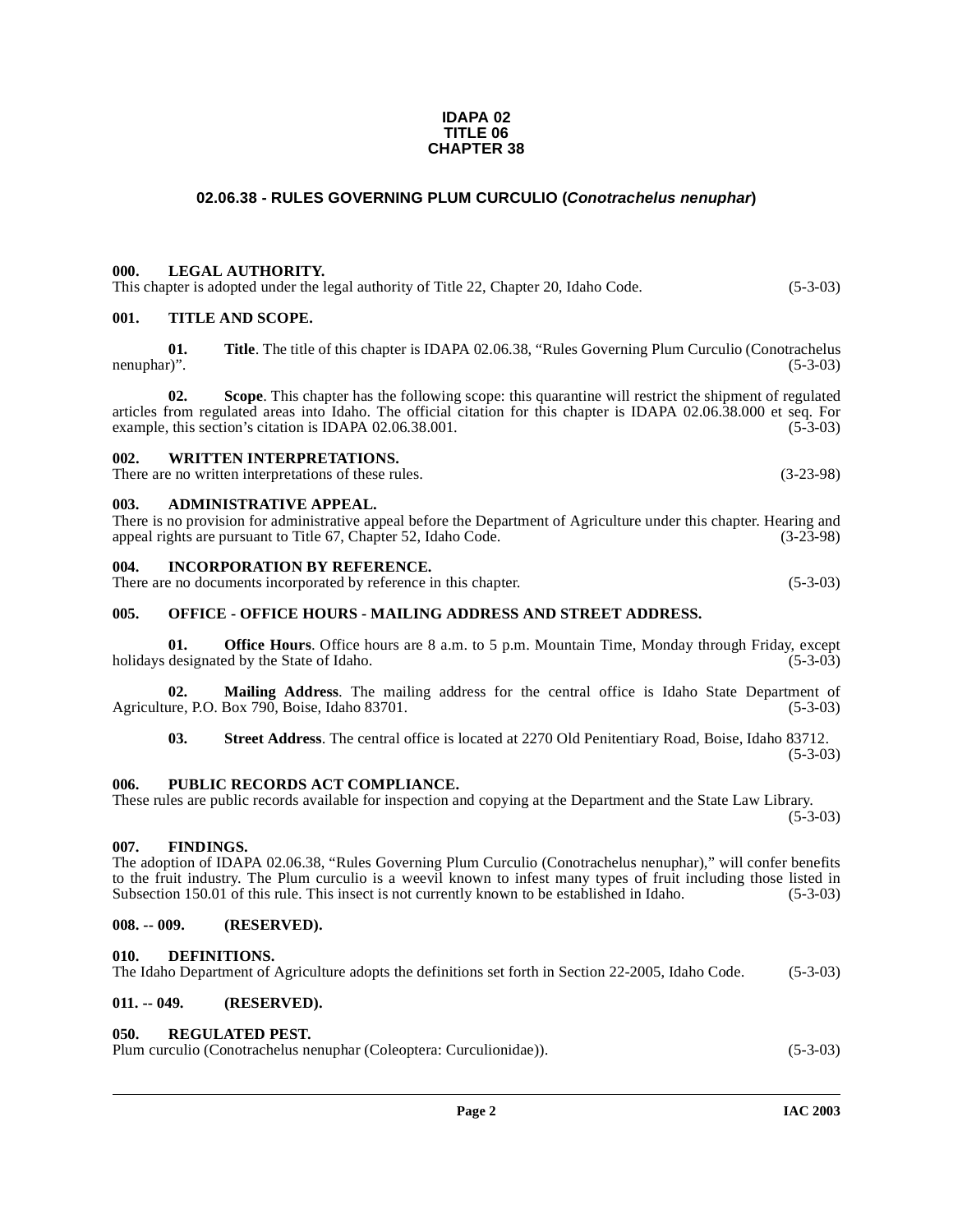## <span id="page-2-0"></span>**051. -- 099. (RESERVED).**

#### <span id="page-2-6"></span><span id="page-2-1"></span>**100. AREA UNDER QUARANTINE.**

In the eastern United States and Canada, all states and provinces east of and including Manitoba, North Dakota, South Dakota, Nebraska, Kansas, Oklahoma and Texas. In Utah, Box Elder County. (3-23-98)

#### <span id="page-2-2"></span>**101. -- 149. (RESERVED).**

#### <span id="page-2-3"></span>**150. ARTICLES AND COMMODITIES COVERED.**

<span id="page-2-8"></span><span id="page-2-7"></span>

| 01.           | <b>Fresh Fruit Of All Plants Listed Below:</b> | $(3-23-98)$ |
|---------------|------------------------------------------------|-------------|
| a.            | Apple (Malus spp.);                            | $(3-23-98)$ |
| b.            | Apricot (Prunus armeniaca);                    | $(3-23-98)$ |
| c.            | Cherry, black (P. serotina);                   | $(3-23-98)$ |
| d.            | Cherry, choke (P. virginiana);                 | $(3-23-98)$ |
| e.            | Cherry, pin (P. pensylvanica);                 | $(3-23-98)$ |
| f.            | Cherry, sand (P. pumila);                      | $(3-23-98)$ |
| g.            | Cherry, sour (P. cerasus);                     | $(3-23-98)$ |
| h.            | Cherry, sweet (P. avium);                      | $(3-23-98)$ |
| i.            | Crabapple (Malus spp.);                        | $(3-23-98)$ |
| j.            | Hawthorn or haw (Crataegus spp.);              | $(3-23-98)$ |
| k.            | Nectarine (Prunus persica nectarina);          | $(3-23-98)$ |
| l.            | Peach (P. persica);                            | $(3-23-98)$ |
| m.            | Pear (Pyrus communis);                         | $(3-23-98)$ |
| n.            | Plum, American (wild) (Prunus alleghaniensis); | $(3-23-98)$ |
| $\mathbf{0}$  | Plum, beach (P. maritima);                     | $(3-23-98)$ |
| p.            | Plum, European (P. domestica);                 | $(3-23-98)$ |
| q.            | Plum, Japanese (P. salicina):                  | $(3-23-98)$ |
| r.            | Prune (P. spp.);                               | $(3-23-98)$ |
| $S_{\bullet}$ | Quince (Cydonia oblonga).                      | $(3-23-98)$ |
|               |                                                |             |

**02. Soil**. Soil or other growing medium within the drip zone of plants producing or which have produced fruit as listed in Subsection 150.01. (3-23-98)

## <span id="page-2-4"></span>**151. -- 199. (RESERVED).**

#### <span id="page-2-9"></span><span id="page-2-5"></span>**200. RESTRICTIONS.**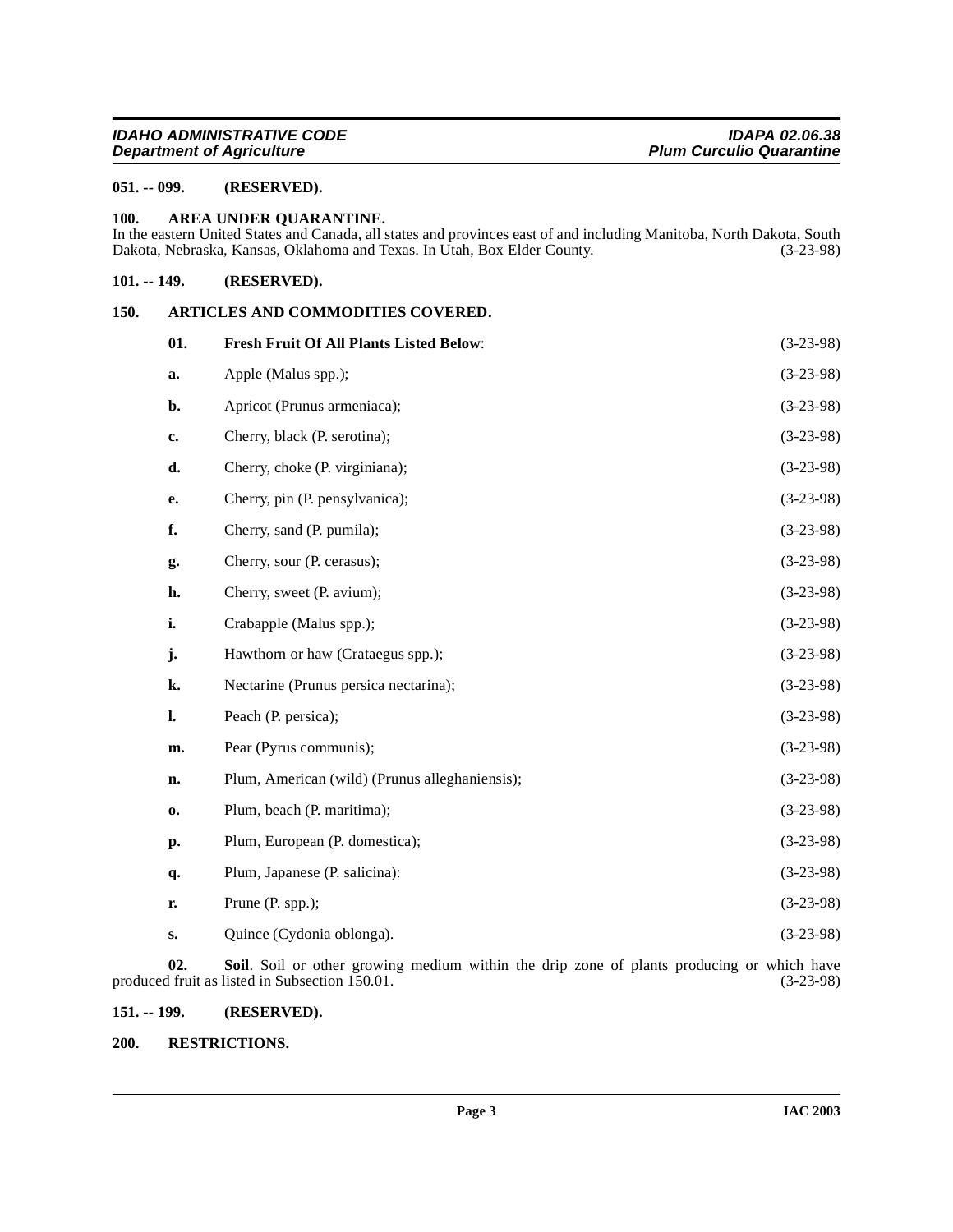| <b>IDAHO ADMINISTRATIVE CODE</b> | <b>IDAPA 02.06.38</b>           |
|----------------------------------|---------------------------------|
| <b>Department of Agriculture</b> | <b>Plum Curculio Quarantine</b> |

<span id="page-3-4"></span>**01. Certification Required**. Articles and commodities covered which are produced in or shipped from the area under quarantine are prohibited entry into the state of Idaho unless each lot or shipment is accompanied by a certificate issued by and bearing the original or facsimile signature of the authorized agricultural official of the state from which the article or commodity is shipped evidencing compliance with Subsections 200.03, 200.04, 200.06 or 200.07. No certificate is required for commodities meeting the requirements of Subsections 200.02 or 200.05.

(3-23-98)

<span id="page-3-6"></span>**02. Reshipments In Original Containers From Area Under Quarantine Of Commodities Grown Outside Thereof**. Commodities in original unopened containers, each bearing labels or other identifying marks evidencing origin outside the area under quarantine, may be reshipped to this state from any point within the area under quarantine. (3-23-98)

<span id="page-3-5"></span>**03. Repacked Commodities Admissible From Area Under Quarantine If Certified Grown Outside Thereof**. Provided each lot or shipment is certified by an authorized agricultural official to have been grown outside the area under quarantine and that continued identity has been maintained while within the area under quarantine, the commodities may be repacked and shipped by common carrier from any point within the area under quarantine to this state. The certificate shall set forth the state in which commodities were grown, point of repacking and reshipment, amount and kind of commodities comprising the lot or shipment, and the names and addresses of the shipper and consignee. (3-23-98)

<span id="page-3-3"></span>**04. Apples Exposed To Controlled Atmosphere (CA) Storage Admissible Under Certificate**. Apples which are exposed to controlled atmosphere (CA) storage for a continuous period of ninety (90) days, during which period the temperature within the storage room is maintained at thirty-eight degrees Fahrenheit ( $38^{\circ}$  F), three point three degrees Celsius (3.3° C) or less, may be admitted into Idaho provided said storage room or building is approved by the proper authorities in the state of origin as a controlled atmosphere facility and further provided each lot or shipment of such apples to Idaho is accompanied by a certificate, as stated in Subsection 200.01, evidencing compliance with the minimum requirements of this section. (3-23-98) compliance with the minimum requirements of this section.

<span id="page-3-9"></span>**Solid Frozen Fruits Exempt**. No restrictions are placed by this rule on the entry into this state of fruits which upon arrival are frozen solid and which are under refrigeration to assure their solid frozen state.

(3-23-98)

<span id="page-3-7"></span>**06. Shipments From Cold Storage At Thirty-Two Degrees Fahrenheit (32° F), Zero Degrees Celsius (0° C)**. Commodities covered which are held in cold storage for a continuous period of forty (40) days or more, during which period the temperature within the storage room is maintained at thirty-two degrees Fahrenheit  $(32^{\circ} \text{ F})$  zero degrees Celsius  $(0^{\circ} \text{ C})$  or less, may be admitted into Idaho provided each lot or shipment is accompanied by a certificate, as stated in Subsection 200.01, evidencing compliance with the minimum requirements of this Subsection. (3-23-98) Subsection.  $(3-23-98)$ 

<span id="page-3-8"></span>**07.** Soil Or Growing Media When Certified. Soil or growing media specified in Subsection 150.02 is le when certified as treated at origin in a manner approved by the Director. (3-23-98) admissible when certified as treated at origin in a manner approved by the Director.

#### <span id="page-3-0"></span>**200. -- 249. (RESERVED).**

## <span id="page-3-1"></span>**250. PENALTY.**

Any person violating any provision of these rules shall be subject to the penalty provisions of Title 22, Chapter 20, Idaho Code. (5-3-03)

<span id="page-3-2"></span>**251. -- 999. (RESERVED).**